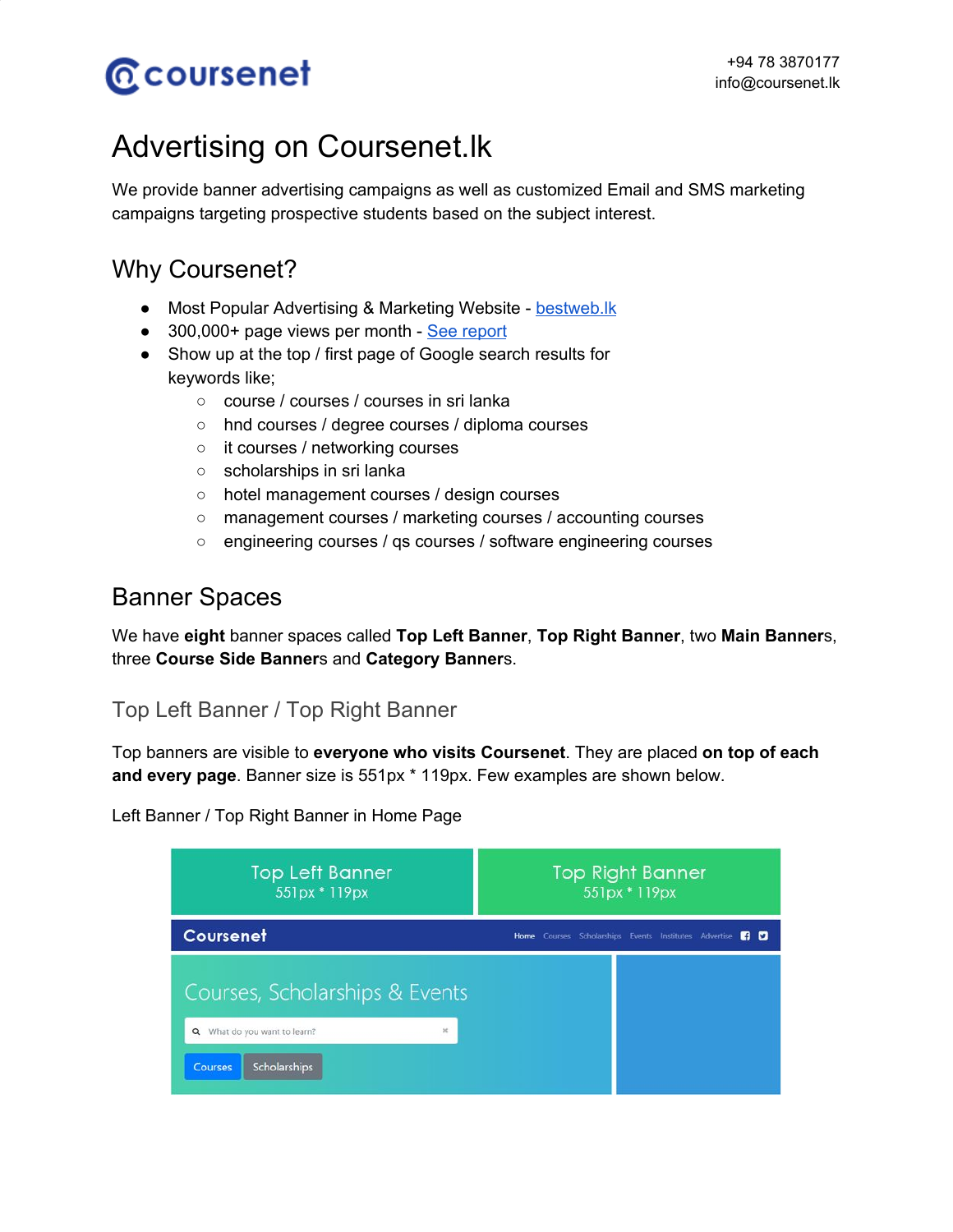

#### Left Banner / Top Right Banner in Course Search Page

| <b>Top Left Banner</b><br>551px * 119px                                                                                 | <b>Top Right Banner</b><br>551px * 119px                         |
|-------------------------------------------------------------------------------------------------------------------------|------------------------------------------------------------------|
| Coursenet                                                                                                               | Home Courses Scholarships Events Institutes Advertise <b>3 D</b> |
| Courses in Sri Lanka<br>Explore degrees, diplomas and certificate courses offered by various institutions in Sri Lanka. |                                                                  |
| What do you want to learn?                                                                                              |                                                                  |
| Categories<br>All Categories                                                                                            |                                                                  |

Left Banner / Top Right Banner in Course Detail Page

| <b>Top Left Banner</b><br>551px * 119px                | <b>Top Right Banner</b><br>551px * 119px                           |
|--------------------------------------------------------|--------------------------------------------------------------------|
| Coursenet                                              | Home Courses Scholarships Events Institutes Advertise<br><b>BD</b> |
| Edexcel BTEC HND in Electrical and Electronic Engineer |                                                                    |
|                                                        |                                                                    |
|                                                        |                                                                    |

#### Left Banner / Top Right Banner in Scholarship List Page

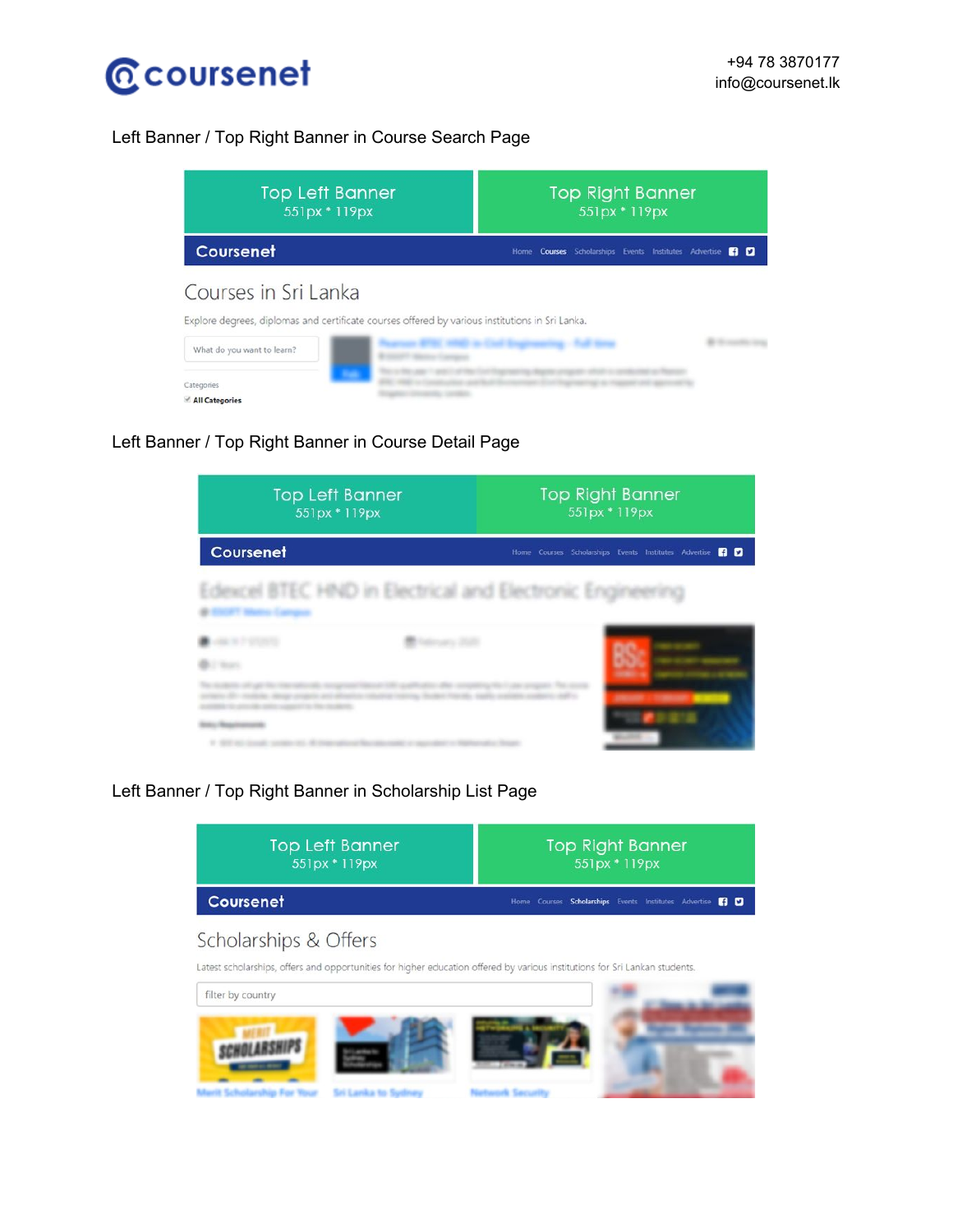

### Main Banner 1

This banner is visible in the pages below and the banner size is 300px \* 250px.

- Home page
- Course search page
- Scholarship list page & Scholarship detail pages
- Event list page and Event detail pages

#### Main Banner 1 in Home Page



#### Main Banner 1 in Course Search Page

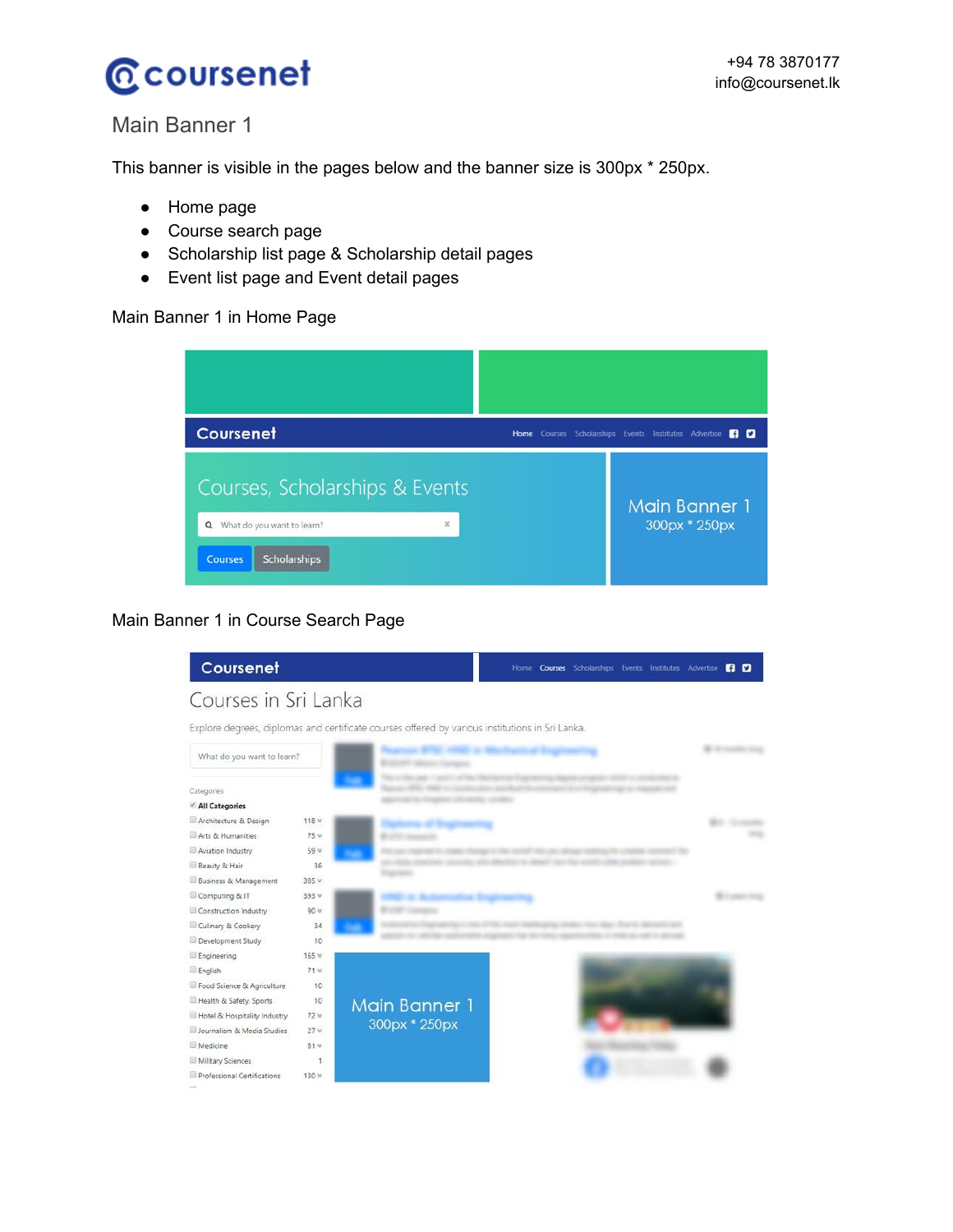

#### Main Banner 1 in Scholarship List Page



### Main Banner 2

This banner is visible in the pages below and the banner size is 551px \* 119px in Home Page and 300px \* 250px in other pages.

- Home page
- Course search page
- Scholarships page & Scholarship detail pages
- Events page and Event detail pages

#### Main Banner 2 in Home Page

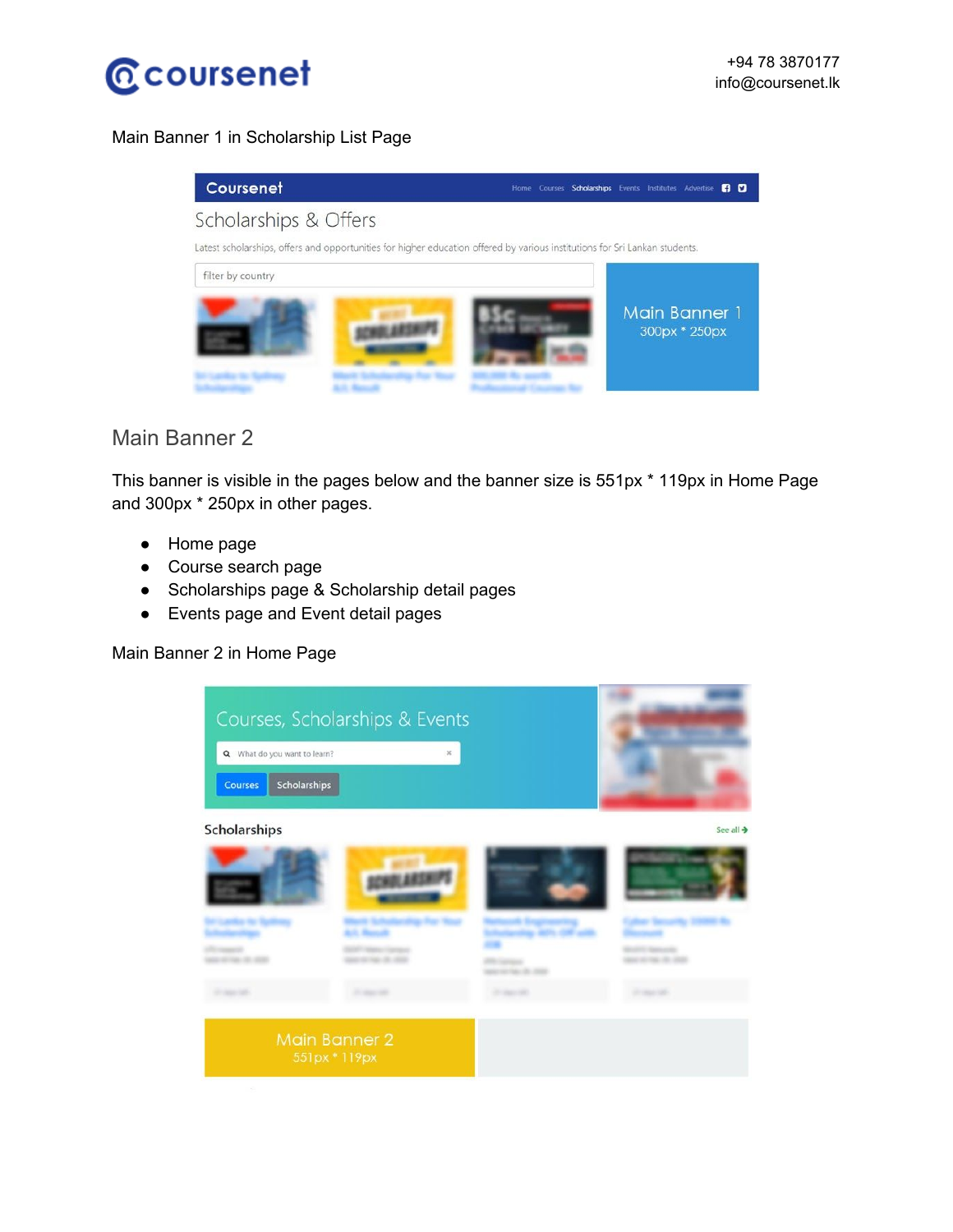

#### Main Banner 2 in Course Search Page



#### Main Banner 2 in Scholarship List Page

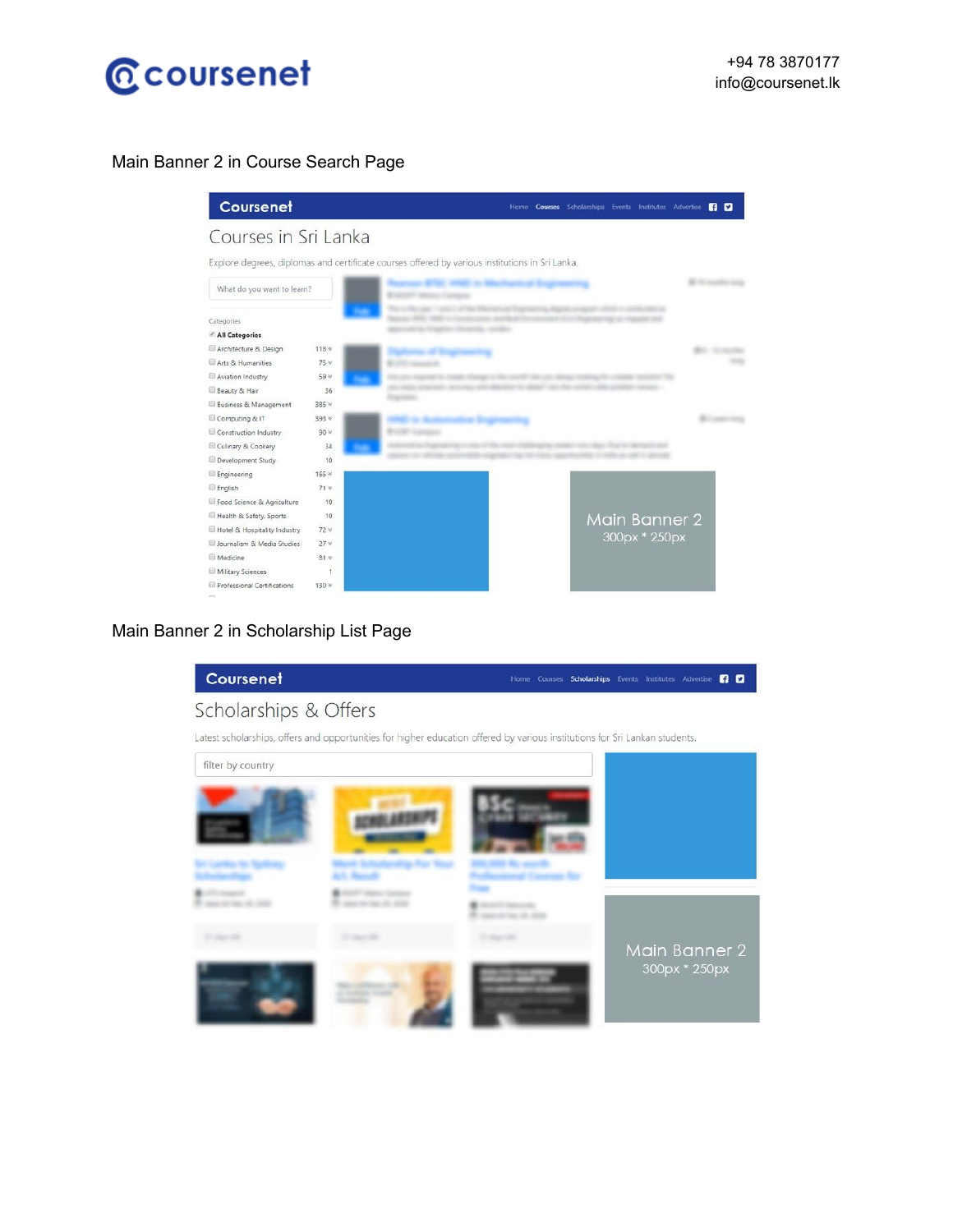

## Course Side Banners

These banners are visible in every course detail pages and banner size is 300px \* 250 px.

**There can be a maximum of three (3) course side banners and their order will be random.**

| Coursenet                 |                                     | <b>BD</b><br>Home Courses Scholarships Events Institutes Advertise |  |
|---------------------------|-------------------------------------|--------------------------------------------------------------------|--|
|                           |                                     |                                                                    |  |
| $\bullet$ +94 11 7 572572 | February 2020                       |                                                                    |  |
| <b>O</b> 2 Years          |                                     |                                                                    |  |
|                           |                                     | Course Side Banner                                                 |  |
|                           |                                     | 300px * 250px                                                      |  |
|                           |                                     |                                                                    |  |
|                           |                                     |                                                                    |  |
| Level                     | <b>HND</b>                          |                                                                    |  |
| Commencement              | February 2020                       |                                                                    |  |
| Location                  | Moratuwa                            | Course Side Banner                                                 |  |
| Category                  | Electrical & Electronic Engineering |                                                                    |  |
| Address                   | No.03, De Fonseka Place, Colombo 04 | 300px * 250px<br>Map                                               |  |
| <b>Send Inquiry</b>       |                                     |                                                                    |  |

## Category Banners

These banners will be displayed in course detail pages based on course category and banner size is 728px \* 90px for large screens and 300px \* 250 px for small screens.

| Coursenet         |                          |                                        |  | Home Courses Scholarships Events Institutes Advertise FI D |  |  |  |
|-------------------|--------------------------|----------------------------------------|--|------------------------------------------------------------|--|--|--|
|                   |                          |                                        |  |                                                            |  |  |  |
|                   |                          |                                        |  |                                                            |  |  |  |
|                   |                          |                                        |  |                                                            |  |  |  |
|                   |                          | <b>Category Banner</b><br>728px * 90px |  |                                                            |  |  |  |
| Level<br>Location | Masters / PhD<br>Colombo |                                        |  |                                                            |  |  |  |